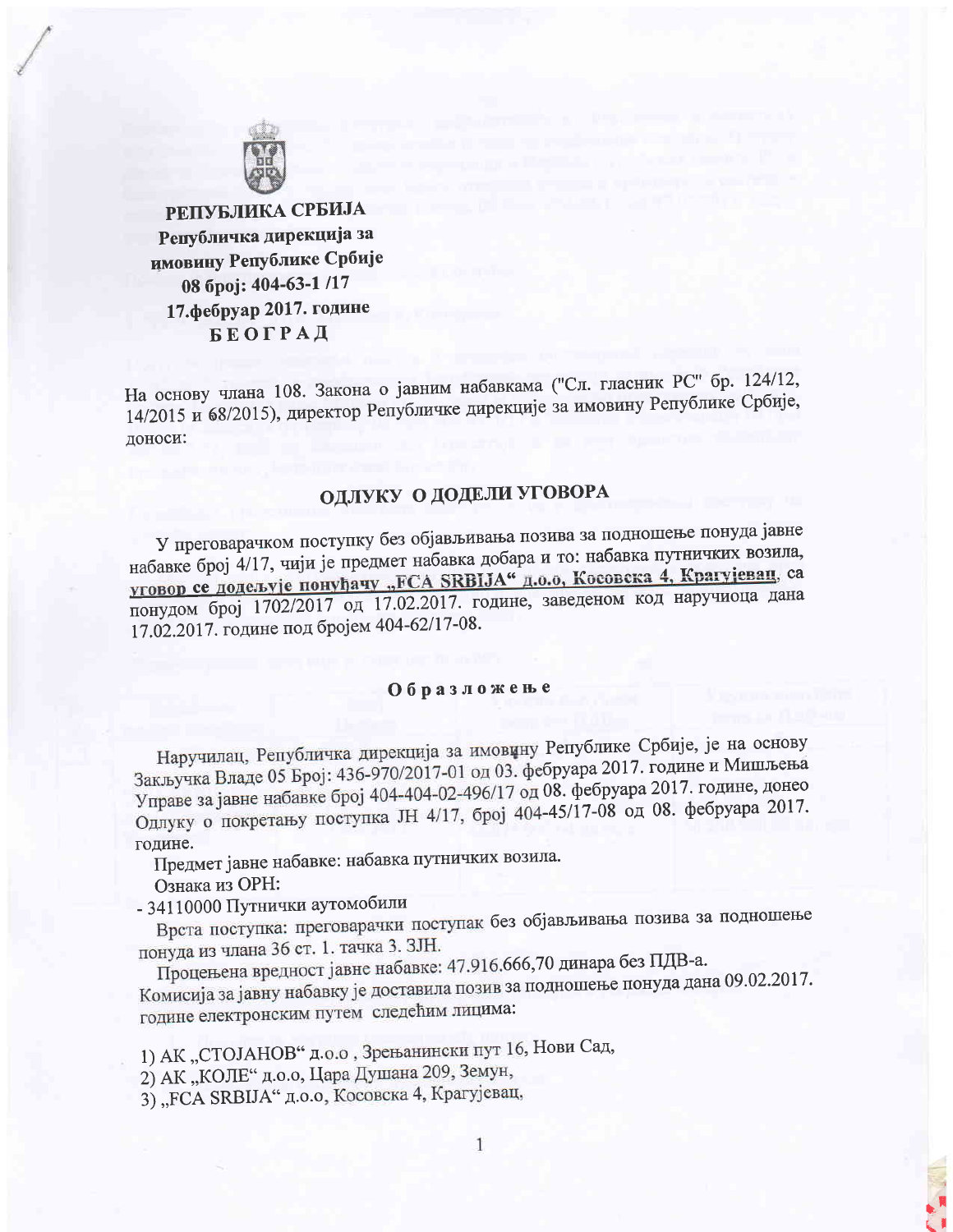Истовремено је објавила конкурсну документацију и обавештење о покретању преговарачког поступка без објављивања позива за подношење понуда на Порталу јавних набавки, интернет страници наручиоца и Порталу службених гласила РС и база прописа, а након спроведеног јавног отварања понуда и преговарања саставила писани Извештај о стручној оцени понуда 08 број 404-63/17 од 17.02.2017. год. у којем утврђује следеће:

Понуду је благовремено поднео следећи понуђач:

1. "FCA SRBIJA" д.о.о. Косовска 4, Крагујевац

Поступак јавног отварања понуда и поступак преговарања одржани су дана 17.02.2017. године, у просторијама Републичке дирекција за имовину Републике Србије, Београд, Краља Милана бр. 16, чему је присуствово представник понуђача. Вођен је Записник о отварању 08 број 404-49-1/17 и Записник о преговарању 08 број 404-49-2/17, који су саставни део Извештаја, а на које присутни овлашћени представник понуђача није имао примедбе.

Овлашћени представник понуђача изјаснио су се у преговарачком поступку на следећи начин:

У сва три круга преговарачког поступка овлашћени представник понуђача пред Комисијом и осталим понуђачима, попунио је и потписао обрасце за преговарање, тако да није понудио попуст на понуђену цену.

Коначна укупна цена које је понудио понуђач:

| Ред. | Назив или                                        | <b><i><u>Spoj</u></i></b> | Укупна понуђена      | Укупна понуђена      |
|------|--------------------------------------------------|---------------------------|----------------------|----------------------|
| бр.  | шифра понуђача                                   | Понуде                    | цена без ПДВ-а       | цена са ПДВ-ом       |
| 1.   | "FCA SRBIJA"<br>д.о.о. Косовска 4,<br>Крагујевац | 1702/2017                 | 46.875.000,04 динара | 56.250.000,05 динара |

Комисија је извршила преглед и стручну оцену понуда и утврдила следеће:

- 1. Понуђач је доставио благовремену понуду.
- 2. Нема неблаговремених и одбијених понуда